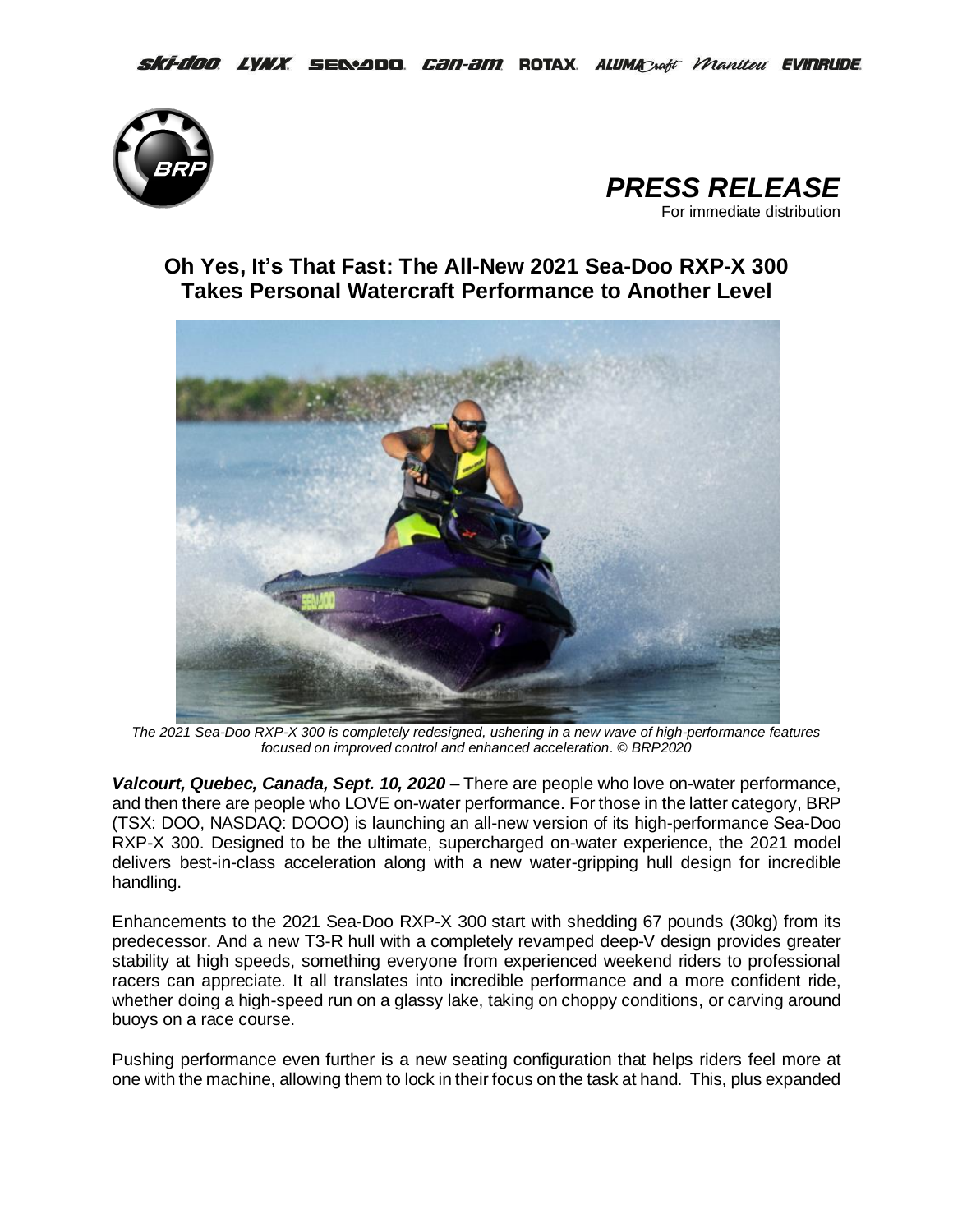storage, LinQ accessory integration, and an optional 100-watt Bluetooth sound system make the onboard experience truly revolutionary.

"The 2021 Sea-Doo RXP-X 300 is the ultimate machine," said Anthony Radetic, Sea-Doo racer and brand ambassador. "From the looks to the throttle response to the way it carves, the ride is incredible. I can't wait to get out and race this thing!"

But the BRP obsession with the ultimate rider experience doesn't stop there. Also new for 2021 is an industry-first Intelligent Debris Free pump system (iDF), which quickly and effectively clears debris from the water pump intake with a touch of a button. Now, touring and adventure riders can explore more areas with greater peace of mind. The iDF system is available on four 2021 Sea-Doo watercraft models and is standard on the FISH PRO and GTX Limited models.

"Debris such as seaweed and other vegetation is a constant challenge for riders, regardless of whether they're taking a joy ride on a lake or running weed lines offshore like I do," said Bri Andrassy, Sea-Doo Fish Pro ambassador. "The BRP design and engineering teams listened, and this revolutionary new iDF technology is going to be a gamechanger to make it an easier, lessstressful ride."

Technological advancements like iDF are what set Sea-Doo apart. In this case, the focus is on lowering stress. In other cases, it's about enhancing performance or providing the ultimate highend on-water experience. And this year, Sea-Doo is taking riding to the next level with the launch of a 7.8-in. wide full-color LCD display on the luxurious Sea-Doo GTX family of watercraft. It is the industry's first app-enabled Bluetooth display, providing full control of music, navigation, weather and more, all while keeping both hands on the handlebars.

For more information on the entire 2021 line of Sea-Doo watercraft and complementary products, visit [www.sea-doo.com.](http://www.sea-doo.com/)

IG: @seadoo FB: @seadoo

-30-

## **About BRP**

We are a global leader in the world of powersports vehicles, propulsion systems and boats, built on over 75 years of ingenuity and intensive consumer focus. Our portfolio of industry-leading and distinctive products includes Ski-Doo and Lynx snowmobiles, Sea-Doo watercraft, Can-Am onand off-road vehicles, Alumacraft, Manitou, Quintrex, Stacer and Savage boats, Evinrude and Rotax marine propulsion systems as well as Rotax engines for karts, motorcycles and recreational aircraft. We complete our lines of products with a dedicated parts, accessories and apparel business to fully enhance the riding experience. With annual sales of CA\$6.1 billion from over 120 countries, our global workforce is made up of approximately 12,600 driven, resourceful people

[www.brp.com](http://www.brp.com/) @BRPNews